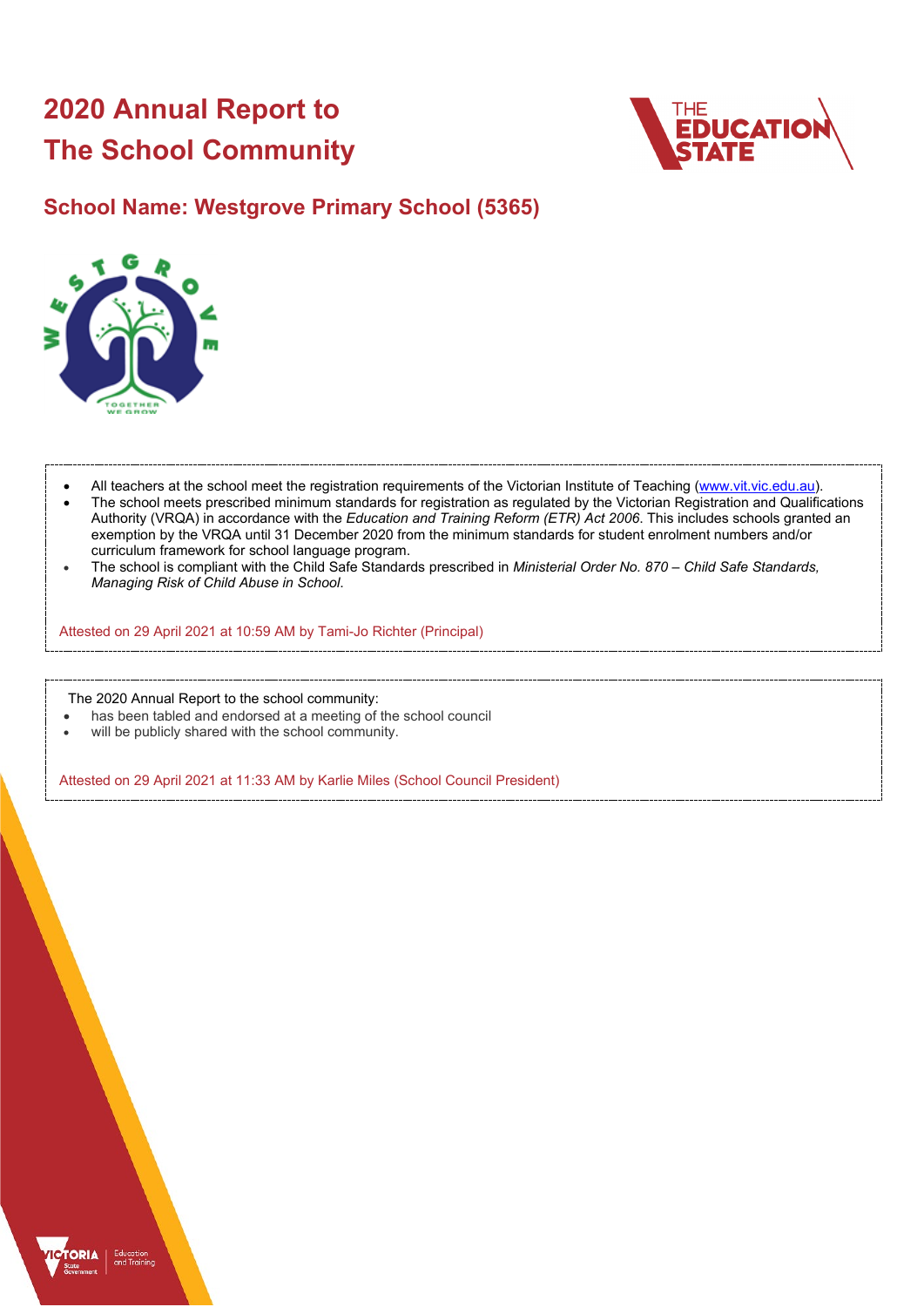

## How to read the Annual Report

### What has changed for the 2020 Annual Report?

#### **Improved appearance**

The appearance of the Performance Summary has been updated to more clearly represent information and to assist interpretation and comparison of individual school's data with state averages and similar school groups.

#### **School performance data**

The Victorian community's experience of COVID-19, including remote and flexible learning, had a significant impact on normal school operations. This impacted the conduct of assessments and surveys. Readers should be aware of this when interpreting the Performance Summary.

For example, in 2020 school-based surveys ran under changed circumstances, and NAPLAN was not conducted. Absence and attendance data may have been influenced by local processes and procedures adopted in response to remote and flexible learning.

Schools should keep this in mind when using this data for planning and evaluation purposes. Those schools who participated in the Student Attitudes to School survey in 2020 should also refer to the advice provided regarding the consistency of their data.

## What does the *'About Our School'* section refer to?

The About Our School section provides a brief background on the school, an outline of the school's performance over the year and future directions.

The 'School Context' describes the school's vision, values and purpose. Details include the school's geographic location, size and structure, social characteristics, enrolment characteristics and special programs.

The 'Framework for Improving Student Outcomes (FISO)' section includes the improvement initiatives the school has selected and the progress they have made towards achieving them.

## What does the *'Performance Summary'* section of this report refer to?

The Performance Summary includes the following:

#### **School Profile**

- student enrolment information
- the school's 'Student Family Occupation and Education' category
- a summary of parent responses in the Parent Opinion Survey, shown against the statewide average for Primary schools
- school staff responses in the area of School Climate in the School Staff Survey, shown against the statewide average for Primary schools

#### **Achievement**

- English and Mathematics for Teacher Judgements against the curriculum
- English and Mathematics for National Literacy and Numeracy tests (NAPLAN). *Note: NAPLAN tests were not conducted in 2020*

#### **Engagement**

Student attendance at school

#### **Wellbeing**

Student responses to two areas in the Student Attitudes to School Survey:

- Sense of Connectedness
- Management of Bullying

Results are displayed for the latest year and the average of the last four years (where available).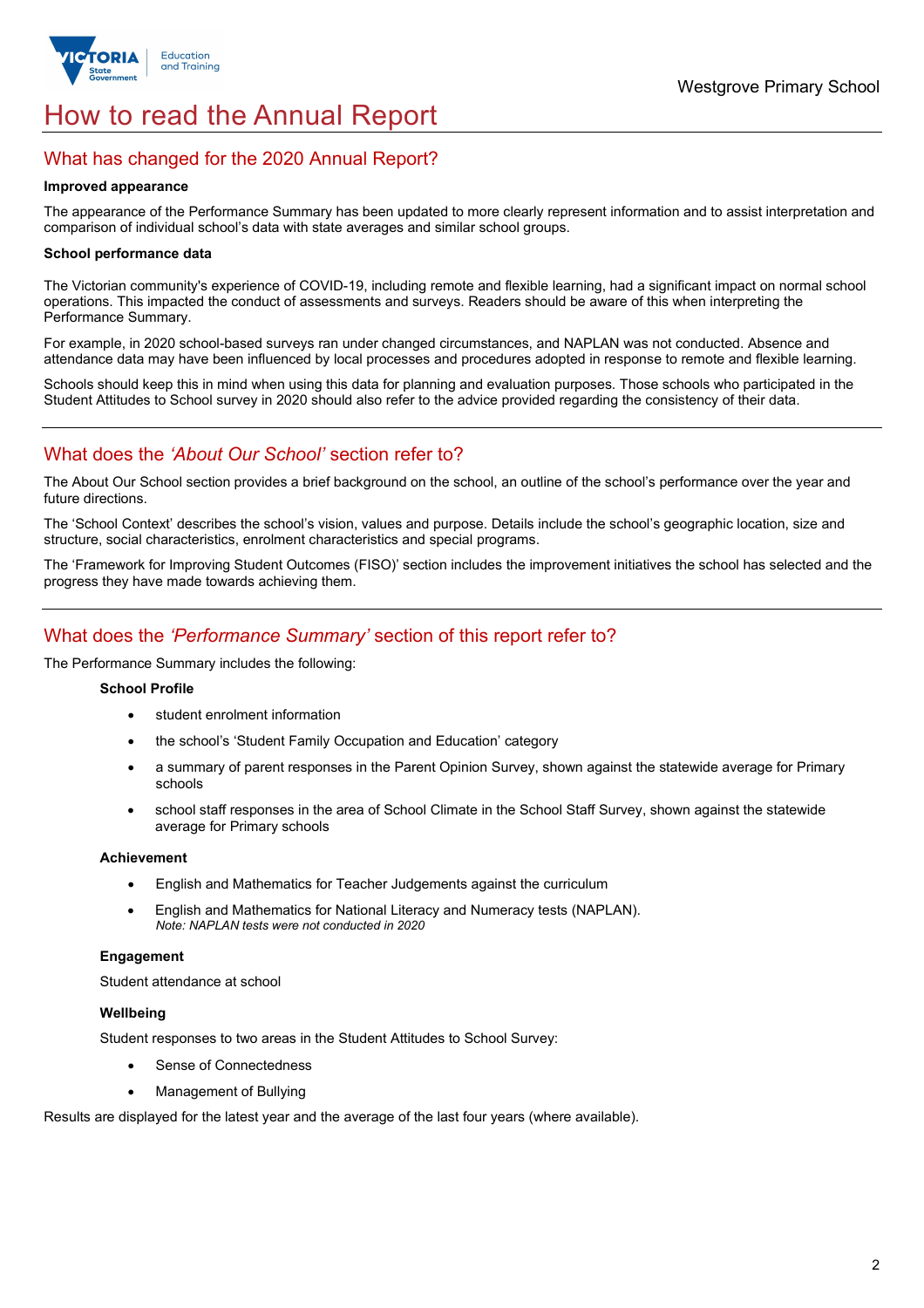

## How to read the Annual Report (continued)

#### What do *'Similar Schools'* refer to?

Similar Schools are a group of Victorian government schools with similar characteristics to the school.

This grouping of schools has been created by comparing each school's socio-economic background of students, the number of non-English speaking students and the school's size and location.

## What does *'NDP'* or '*NDA*' mean?

'NDP' refers to no data being published for privacy reasons or where there are insufficient underlying data. For example, very low numbers of participants or characteristics that may lead to identification will result in an 'NDP' label. For the 2020 Student Attitudes to School survey, specifically, the similar school group averages are replaced by 'NDP' where less than 50% of schools in a given similar school group did not participate in the 2020 survey.

'NDA' refers to no data being available. Some schools have no data for particular measures due to low enrolments. There may be no students enrolled in some year levels, so school comparisons are not possible.

Note that new schools only have the latest year of data and no comparative data from previous years. The Department also recognises unique circumstances in Specialist, Select Entry, English Language, Community Schools and schools that changed school type recently, where school-to-school comparisons are not appropriate.

## What is the *'Victorian Curriculum'*?

The Victorian Curriculum F–10 sets out what every student should learn during his or her first eleven years of schooling. The curriculum is the common set of knowledge and skills required by students for life-long learning, social development and active and informed citizenship.

The Victorian Curriculum is assessed through teacher judgements of student achievement based on classroom learning.

The curriculum has been developed to ensure that school subjects and their achievement standards enable continuous learning for all students, including students with disabilities.

The 'Towards Foundation Level Victorian Curriculum' is integrated directly into the curriculum and is referred to as 'Levels A to D'.

'Levels A to D' may be used for students with a disability or students who may have additional learning needs. These levels are not associated with any set age or year level that links chronological age to cognitive progress (i.e. there is no age expected standard of achievement for 'Levels A to D').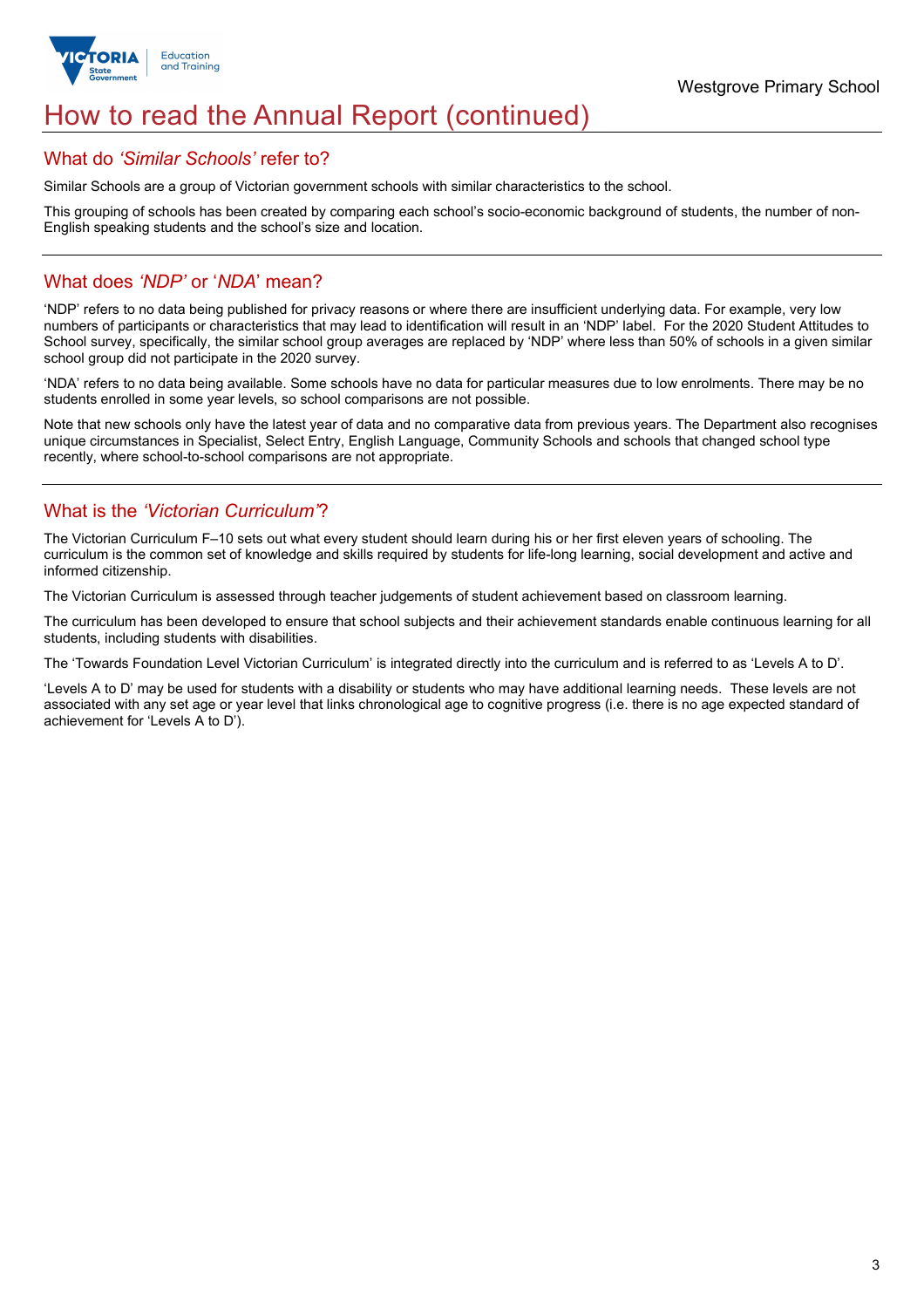

## **About Our School**

#### **School context**

Westgrove Primary School is a safe, inclusive and supportive community that empowers students with the tools to reach their individual potential.

Westgrove Primary School's guiding values are: Respect, Honesty, Empathy, Perseverance, Inclusivity, Resilience and Collaboration. These values define our behaviour and underpin all decision making. We are committed to ensuring that we treat one another and the environment with respect, are honest in our endeavours and interactions, persevere to achieve our goals, demonstrate empathy for all members of r community and at all times embrace inclusive practices. We are striving to develop a toolbox of strategies to help us become more resilient and we are collaborative in both our learning and decision making.

In 2020 we operated with 32 classes, comprising of four Foundation classes, five Year 1, Year 2, Year 3 and Year 4 classes, and eight Year 5/6 classes. Each year level has an allocated Leading Teacher as their Instructional Leader. Specialist programs included PE, Visual Art, Performing Arts, Intervention, Spanish and STEM.

In 2020, the number of students of an English as an Additional Language and Indigenous backgrounds continued to remain steady. The Student Family Occupation Index (SFO) is 0.6374 and the Student Family Occupation and Education Index (SFOE) is 0.5191. There continues to be a decrease in the number of families identified as disadvantaged, however, the social and emotional supports needed for our students has not lessened. The school works tremendously hard to support all students to have access to the education they deserve.

In 2020 the school continued to focus on improving academic achievement and we have been proud of our ability to continually improve our results. We have some significant intervention programs in place to support Literacy outcomes and overall have been encouraged by our ability and commitment to continue to improve student learning. We have robust academic programs scaffolded by appropriate technology with many extra-curricular opportunities. We were disappointed that NAPLAN didn't occur as we had been tracking the growth of our Year 5 students and were pleased with the results and then the pandemic hit.

Our grounds have three designated play equipment areas, a synthetic sports area which encompasses an oval, soccer pitch, softball diamond and running track. We have an indigenous garden, which includes a meeting place and a culturally significant sculpture. The school has a gymnasium, well resourced library, daily canteen and well furbished classroom buildings with a designated professional learning and planning building for staff.

Our Intervention programs focused on stretching those students who were working above level as well as supporting those students who were working below. We had 1.8 teachers and a number of ES staff working to support Intervention across the school. The school has made a commitment to improving students' ability to and engagement with writing across the school. We worked regularly with a consultant to improve classroom practice and teacher knowledge. Professional Learning Communities within the school have also been focusing on improving teacher knowledge and trying new practices to improve student learning whilst building teacher capacity. 2020 saw Westgrove PS continue working with Carly Walker to improve school culture, resiliency and staff welfare.

We are in a joint use agreement with Paul Sadler for the pool on school grounds. Our students regularly access swimming programs as do several local schools who hire the facility.

Students in the senior school participate in a leadership program aimed at developing their leadership skills as well as developing student voice and giving the community an opportunity to have a voice about different aspects of the school. In Year 4 we have the Better Buddies program with the Preps, Year 5 participate in the Community Service Program and a Leadership Summit and in Year 6 there are a variety of school leadership roles and the school leaders attend the GRIP Leadership program. In 2020 our class captains program in Years 2-6 was impacted but the captains we did elect attend student forums to represent their class with ideas and opinions, particularly around issues arising from remote learning and transitioning back onsite.

Westgrove PS is committed to improving student attendance rates and has sound strategies in place for tracking and the follow up of student absence. Class Dojo points are awarded to encourage positive learning behaviours, they are recorded and celebrated. School attendance is monitored each month with awards being given at Assembly. Westgroover Awards are presented weekly for those students showing our values in the playground and Principal Awards given regularly for those students who are working/behaving beyond expectation in some way. The school motto "Together We Grow" underpins the core aim of working together to build a purposeful learning community. This is supported heavily by three positive behaviour pillars: Be Safe, Be Respectful and Be a Learner as well as our work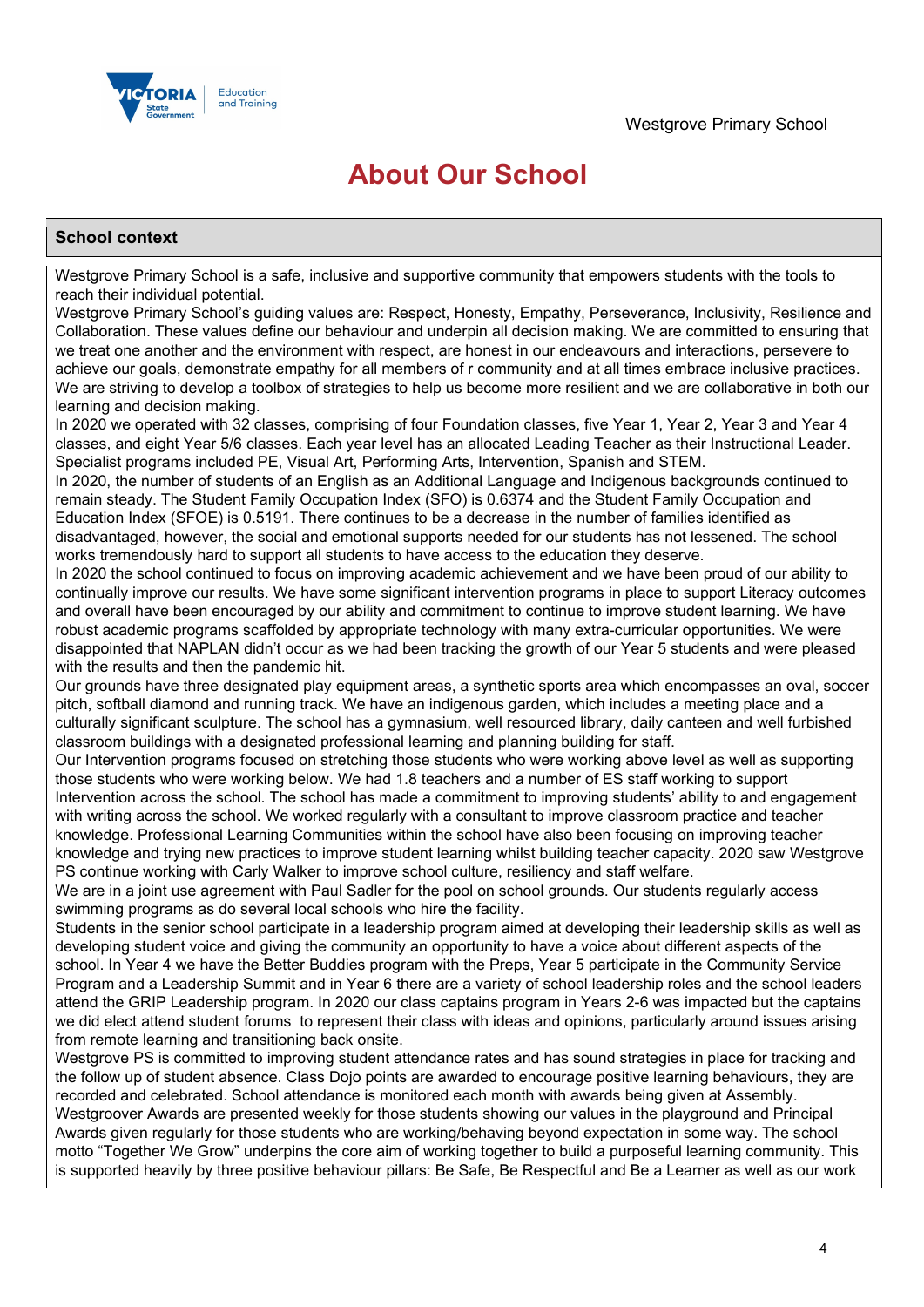

with Berry St implementing their trauma informed education model, DET's Respectful Relationships program and Team Teach which reinforced our understandings of how to work with managing difficult behavior.

### **Framework for Improving Student Outcomes (FISO)**

Our work in 2020 revolved around building practice excellence, parents and carers as partners as well as empowering students and building school pride.

The key improvement strategies relating to this included: building staff capacity in reading, developing strong PLC practices and processes and communicating with families. Narrowing the focus of the curriculum in order to improve practice and improve student outcomes was one of the strategies employed. There was a gradual improvement to the way curriculum was delivered though Webex throughout the lockdown with a combination of live class meetings, online resources, small group and individual meetings. Communication with families increased enormously through Class Dojo and Compass and was reiterative throughout the remote learning.

Building staff capacity in reading and developing strong practices in PLC went hand in hand in 2020. We were part of the PLC Initiative with our learning specialists working with Susan Richardson (AP) and Tami-Jo Richter (Prin) to develop some processes to ensure that our PLCs were working in a way that encouraged improving staff capacity whilst focussing on problems of practice that were hindering improving student outcomes. The Learning Specialists really built a profile for themselves during this time. They worked together in the PLC Initiative and worked hard to put their learning into practice whilst developing some cohesiveness around PLC processes across the school and consistency of practice across the school with particular resources and teaching practices. Feedback from the staff has been very positive, indicating that the consistency being built across the school has further developed relationships and improved practice. There was a lot of assessment that was carried out on a 1 to 1 basis which gave teachers the opportunity to further develop their reading assessment practices. There was a combination of professional learning, discussion, inquiry and experimentation throughout the process which allowed teachers to progress at their own rate. Teacher collaboration was certainly paramount and evident during this time even though it wasn't so evident in our staff survey results.

Our communication with parents was very successful during this time. We communicated through Class Dojo, Compass and Facebook. This multi-pronged approach meant that we were able to speak regularly with most families. The feedback from families during this time was very positive which can be seen by our Parent Opinion Survey results. Home visits and welfare visits were organised for those that we couldn't communicate with. The EAL teachers made regular calls through interpreters for those families who required it in order to keep them informed and many of the ES staff were in regular contact with some of our needier families.

### **Achievement**

As English/Literacy was our PLC focus, we took a sharper, narrower focus during this time, teaching in a way that goes deeper into the content rather than broadly teaching a range of skills. We really feel that this benefitted our students who, when taught a range of skills often do not retain or transfer their knowledge well but we find that a longer, deeper focus on individual skills works better. We certainly saw evidence of this during remote learning and teachers were able to see better progression on small number of skills. Data was been monitored and tracked more regularly and the focus was on the essential learnings. Teachers started to see the curriculum as a menu rather than a checklist. They were a lot more responsive to student need. The one to one and small group sessions that they were able to have with their students helped facilitate this. Parental support for helping with reading also improved during this time. The online teaching of Number was more difficult as many students did not have concrete materials to work with and the lack of collaboration and sharing with others certainly disadvantaged these students. Whilst teachers were trying to share their thinking online; it proved difficult for our students to feel confident to ask questions or work with others in this forum.

#### **Engagement**

Engagement was key throughout 2020. We worked through a number of different ideas throughout the remote learning period to get the best scenario for our community and to build their confidence to participate. Participation in online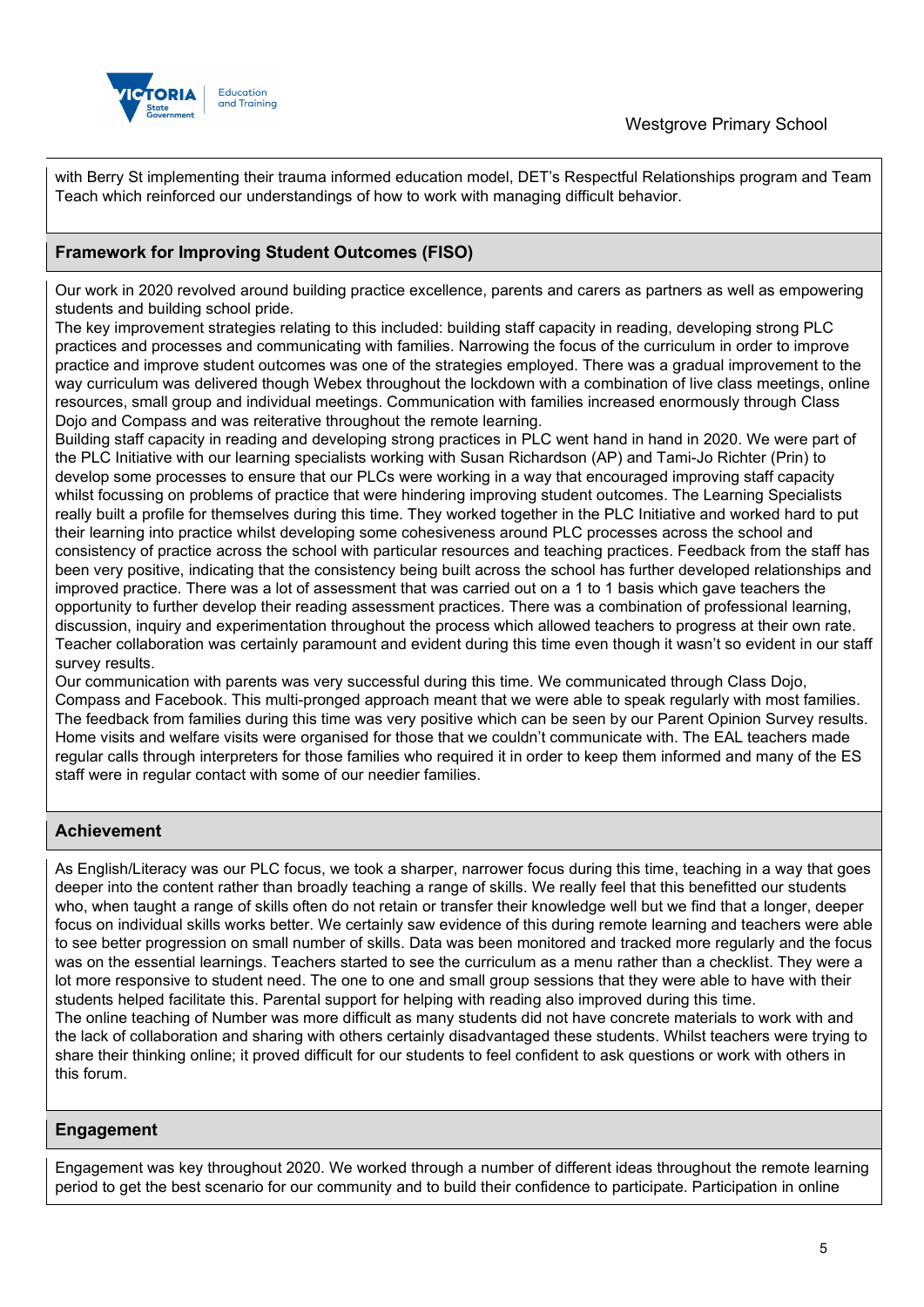

## Westgrove Primary School

learning and communication from parents was generally high though there were a number of high need families that we couldn't engage even though we did home visits and supplied hard copy packs. We ran assemblies online and shared stories and books online as well. Programs such as RAZ kids, EPIC and Essential Assessment have helped support those programs and processes for the students. We held parent/ teacher interviews online in order to keep everyone connected and informed about student progress. We had merits posted online for various behaviours and achievements. A social event was hosted each Friday through a class meeting that was purely to keep students engaged and connected with one another. Learning occurred in different forums- whole class, small group and individual sessions to cater for a variety of needs. The ES staff worked with individual families to keep reading practice a focus and to support some parents with their children's learning. We also organised a whole school event with Consentino the illusionist to entertain, and bring the community together. Those students onsite joined in with all that was offered during remote learning but there was time also made available for them to socialise in groups at school as well.

#### **Wellbeing**

Wellbeing was the main focus for students and staff throughout 2020. For students, there were daily morning check-ins online as well as well-being phone calls weekly to families. Class Dojo and Teams were the platforms used by teachers and students to communicate and store work samples. Parents were communicating far more regularly during this period. For those families who couldn't or wouldn't participate online we delivered home learning packs and gave support via the phone. There were a number of families identified as needing to be onsite for welfare reasons and we worked with families to ensure this occurred. There was a wholistic approach to working with families: EAL, Specialist, Learning Support and the ES staff worked together to share their resources and expertise to support as many families as possible without overwhelming them. This too supported the classroom teachers. There were a lot of individual check ins for students and families who struggles throughout the lockdown period. We held Free Food Fridays to assist families who were struggling financially as well as delivering food packs to those who were unable to visit the school. The welfare of staff was also a priority. We sent gifts home regularly to show our gratitude; made regular phone calls and continued our meeting schedule in order to stay connected. We had welfare and mental health surveys weekly and collated the data so we had a good understanding of how the staff were travelling. The COVID aspect of the staff survey clearly identified the positive work we did during this time and how much it was appreciated by staff. Individual phone calls were made regularly to staff to check in as well as individual meetings set up with the PCO team to gather feedback about all aspects of the school and check in with their mental health. A lot of professional learning was advertised to staff so they could choose what suited them best at different points throughout remote learning. We continued our work with Carly Walker and focussed on staff resilience as well as attending PL with Respectful Relationships which focussed on staff wellbeing and resilience. We organised social drinks online as a way to keep staff connected, we had a roster for onsite learning which was staffed by volunteers and organised staff flu immunisations. Our communication was clear and timely throughout the year.

#### **Financial performance and position**

Westgrove PS maintained a sound financial position throughout 2020. The Strategic Plan and the 2020 Annual Implementation Plan provided the framework for school council allocation of funds to support school programs and priorities.

2020 cash expenditure:

\$520,297 cash was paid back into salaries. Of this, \$401,660 was Equity funding. This supports our intervention programs and the extra session of APT to support teachers with peer observations.

These are some of our 2021 financial commitments:

\$4,460 funds received in advance - 2020 T2 swimming programs that were cancelled due to covid. Credit to 2021 \$71,214 funds for committees - \$32,309 and \$33,905 for Wyndham Principal's Network. \$5,000 (approx.) Helping Hands carry-over

\$330,000 Repayable to DET – Budget cash to credit for 2021 salaries (Equity cash funding)

\$77,412 Maintenance – Build/Grounds <12 months – Pool Capital Reserve carry-over

\$400,438 Capital Build/Grounds – Future Building extension budget. Building fund \$40,438

The School council of Westgrove PS testifies that all funds received have been expended or committed to subsequent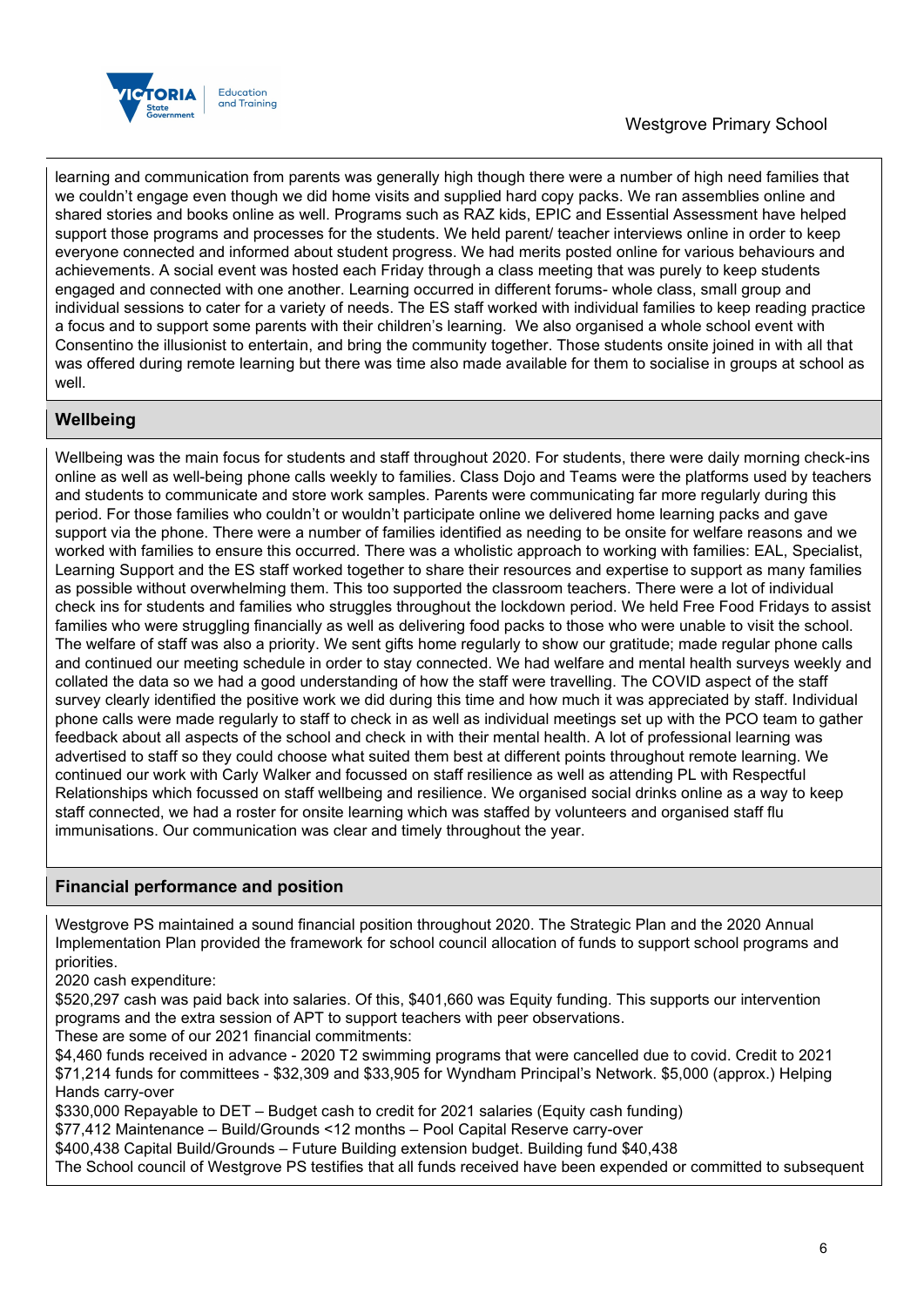

Westgrove Primary School

years to support the achievement of educational outcomes for students at the school.

**For more detailed information regarding our school please visit our website at [http://www.westgrps.vic.edu.au](http://www.westgrps.vic.edu.au/)**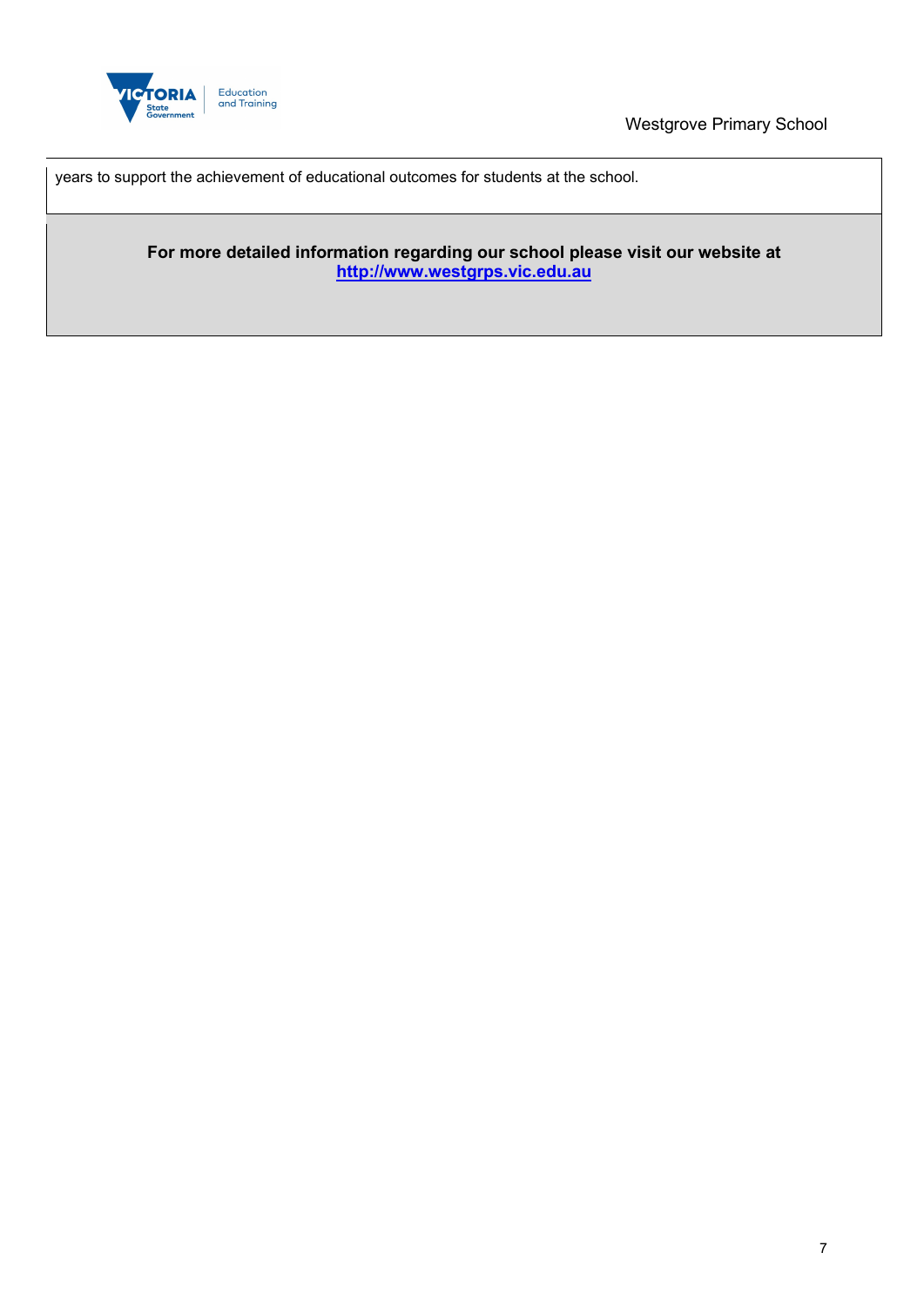

# **Performance Summary**

The Performance Summary for government schools provides an overview of how this school is contributing to the objectives of the Education State and how it compares to other Victorian Government schools.

All schools work in partnership with their school community to improve outcomes for children and young people. Sharing this information with parents and the wider school community helps to support community engagement in student learning, a key priority of the Framework for Improving Student Outcomes.

Refer to the 'How to read the Annual Report' section for help on how to interpret this report.

## SCHOOL PROFILE

#### **Enrolment Profile**

A total of 738 students were enrolled at this school in 2020, 372 female and 366 male.

41 percent of students had English as an additional language and 3 percent were Aboriginal or Torres Strait Islander.

#### **Overall Socio-Economic Profile**

The overall school's socio-economic profile is based on the school's Student Family Occupation and Education index (SFOE) which takes into account parents' occupations and education.

Possible socio-economic band values are: Low, Low-Medium, Medium and High.

This school's socio-economic band value is: Medium

#### **Parent Satisfaction Summary**

The percent endorsement by parents on their school satisfaction level, as reported in the annual Parent Opinion Survey.

Percent endorsement indicates the percent of positive responses (agree or strongly agree) from parents who responded to the survey.



#### **School Staff Survey**

The percent endorsement by staff on School Climate, as reported in the annual School Staff Survey.

Percent endorsement indicates the percent of positive responses (agree or strongly agree) from staff who responded to the survey. Data is suppressed for schools with three or less respondents to the survey for confidentiality reasons.



Percent endorsement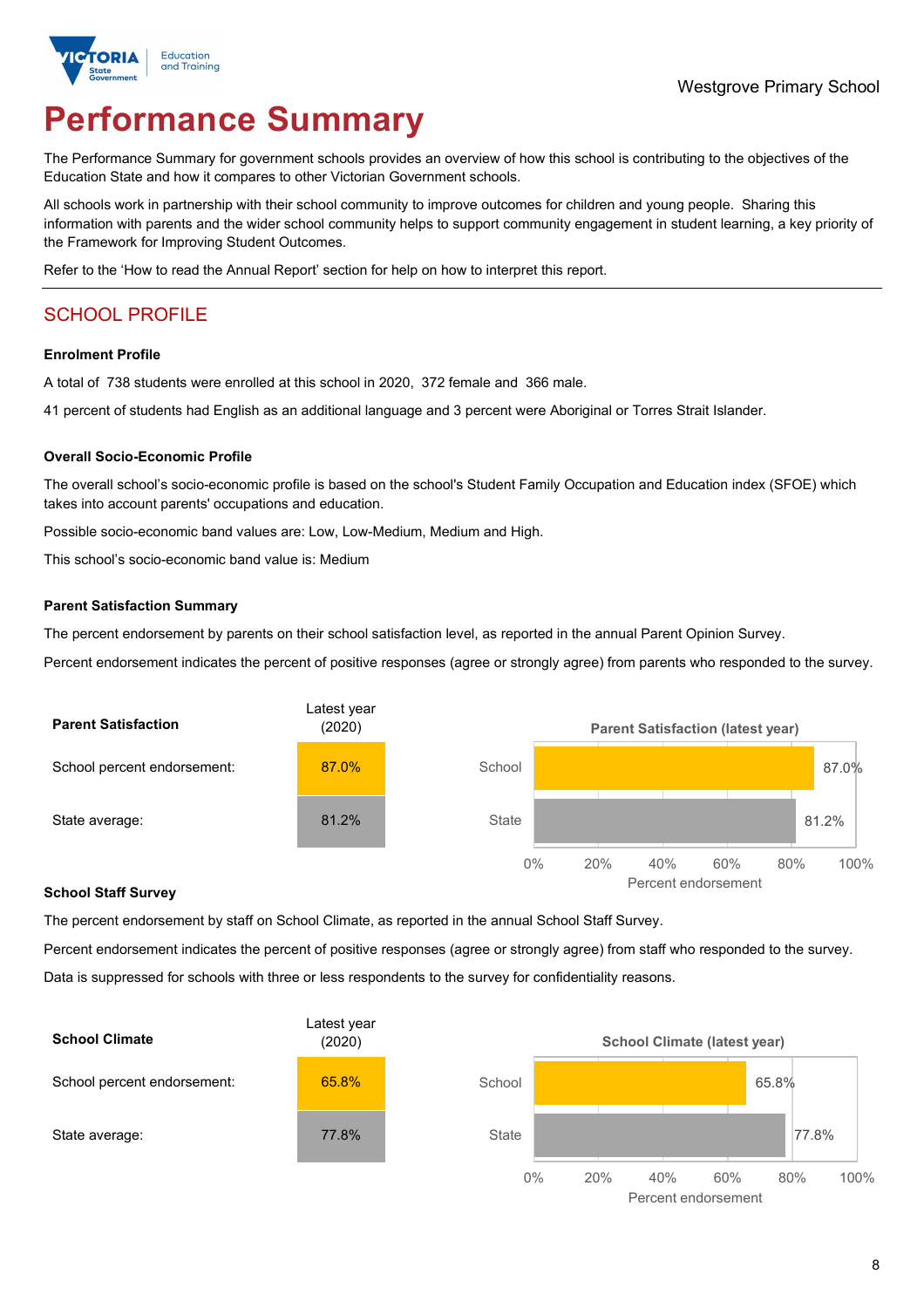

## ACHIEVEMENT

*Key: 'Similar Schools' are a group of Victorian government schools that are like this school, taking into account the school's socioeconomic background of students, the number of non-English speaking students and the size and location of the school.*

#### **Teacher Judgement of student achievement**

Percentage of students working at or above age expected standards in English and Mathematics.



#### **NAPLAN**

NAPLAN tests were not conducted in 2020.

#### **NAPLAN Learning Gain**

NAPLAN learning gain is determined by comparing a student's current year result to the results of all 'similar' Victorian students (i.e. students in all sectors in the same year level who had the same score two years prior).

NAPLAN tests were not conducted in 2020.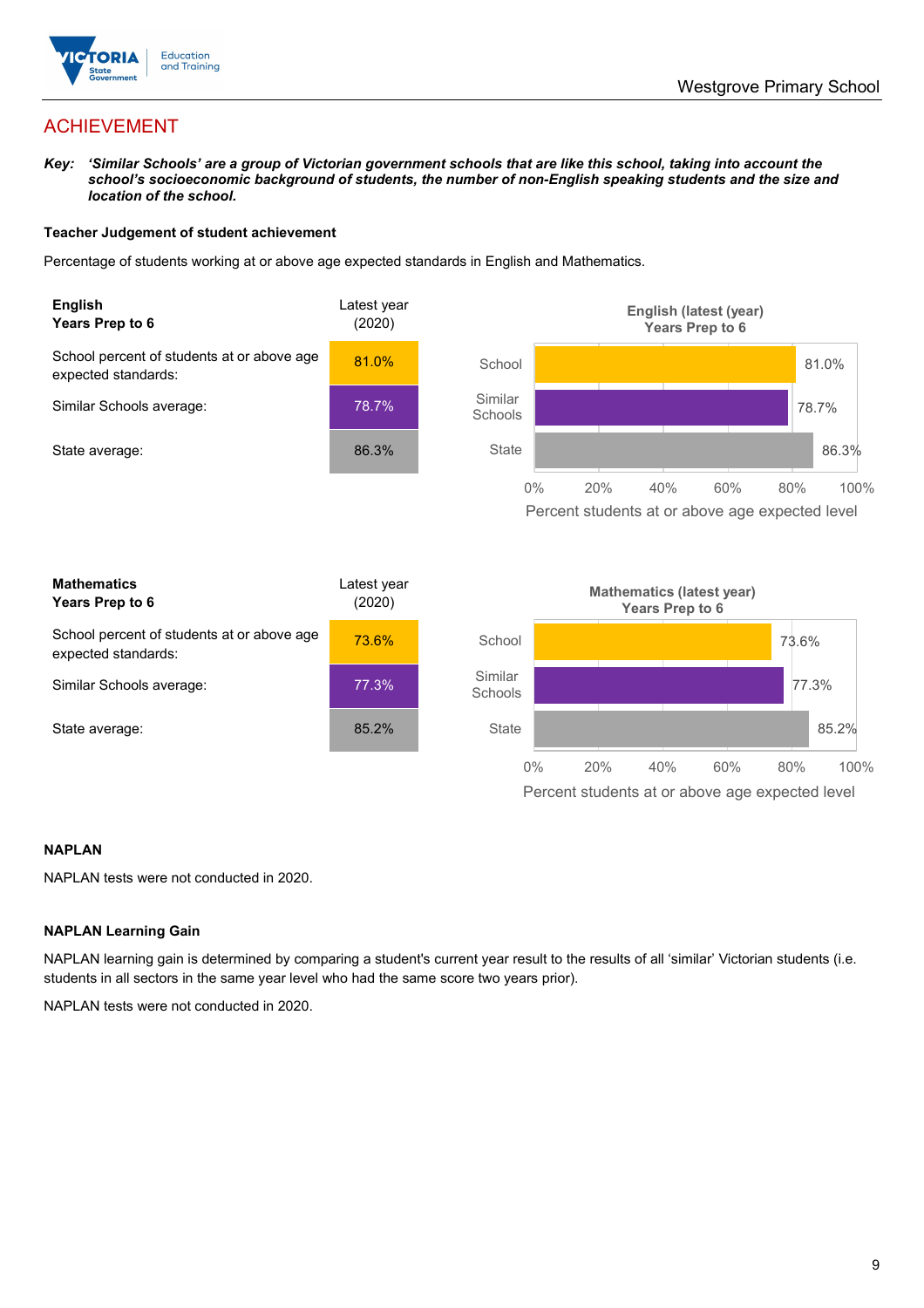

## ENGAGEMENT

*Key: 'Similar Schools' are a group of Victorian government schools that are like this school, taking into account the school's socioeconomic background of students, the number of non-English speaking students and the size and location of the school.*

#### **Average Number of Student Absence Days**

Absence from school can impact on students' learning. Common reasons for non-attendance include illness and extended family holidays. Absence and attendance data in 2020 may have been influenced by local processes and procedures adopted in response to remote and flexible learning.



#### **Attendance Rate (latest year)**

|                                             | Prep | Year 1 | Year 2 | Year 3 | Year 4 | Year 5 | Year 6 |
|---------------------------------------------|------|--------|--------|--------|--------|--------|--------|
| Attendance Rate by year level<br>$(2020)$ : | 91%  | 88%    | 86%    | 91%    | 93%    | 90%    | 91%    |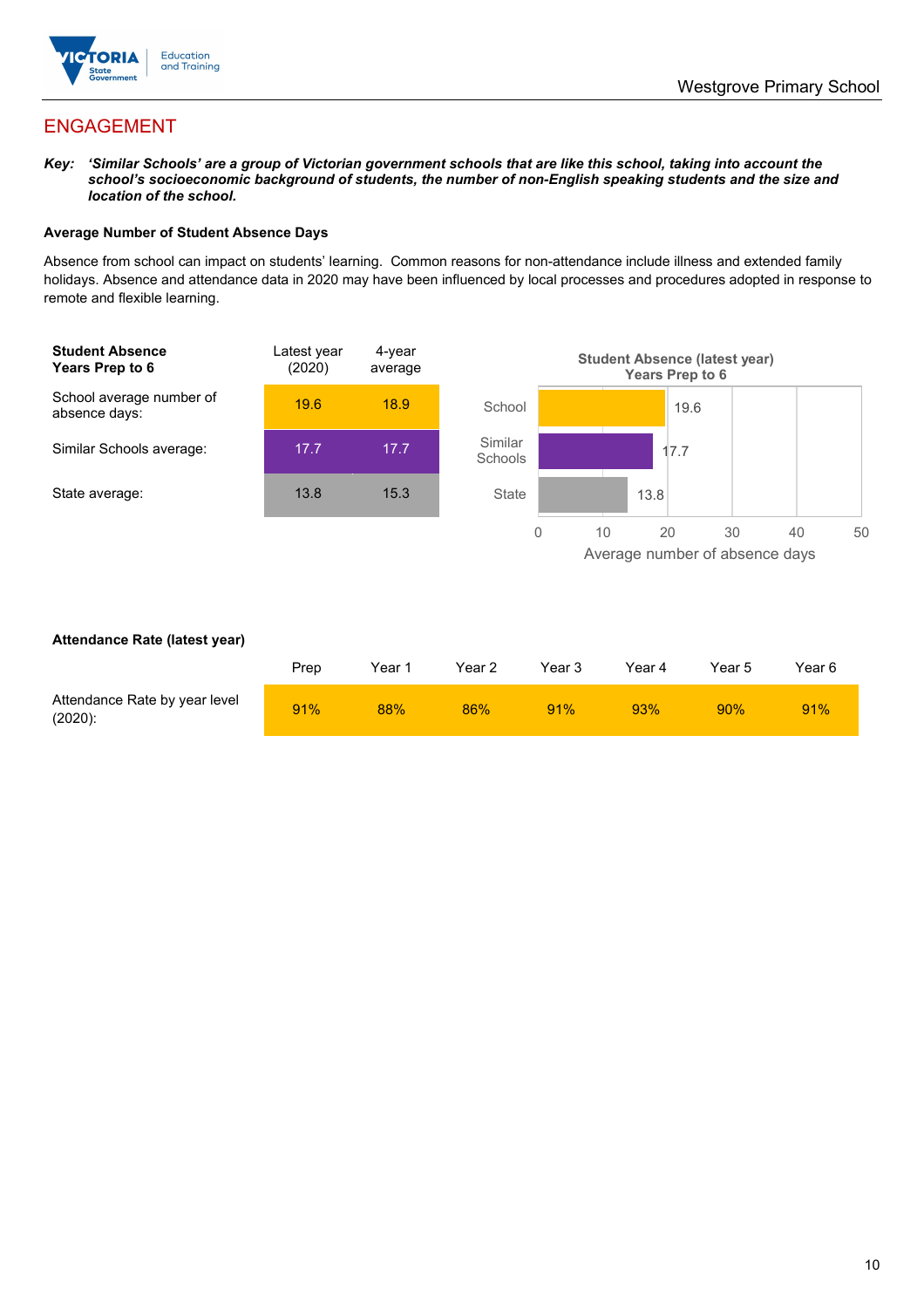

## WELLBEING

*Key: 'Similar Schools' are a group of Victorian government schools that are like this school, taking into account the school's socioeconomic background of students, the number of non-English speaking students and the size and location of the school.*

#### **Student Attitudes to School – Sense of Connectedness**

The percent endorsement on Sense of Connectedness factor, as reported in the Attitudes to School Survey completed annually by Victorian Government school students, indicates the percent of positive responses (agree or strongly agree).

Schools who participated in the Student Attitudes to School survey in 2020 should refer to the advice provided regarding the consistency of their data.



*methodology in 2020, data are often not comparable with previous years or within similar school groups. Care should be taken when interpreting these results.*

#### **Student Attitudes to School – Management of Bullying**

The percent endorsement on Management of Bullying factor, as reported in the Attitudes to School Survey completed annually by Victorian Government school students, indicates the percent of positive responses (agree or strongly agree).

Schools who participated in the Student Attitudes to School survey in 2020 should refer to the advice provided regarding the consistency of their data.



*Due to lower participation rates and differences in collection methodology in 2020, data are often not comparable with previous years or within similar school groups. Care should be taken when interpreting these results.*

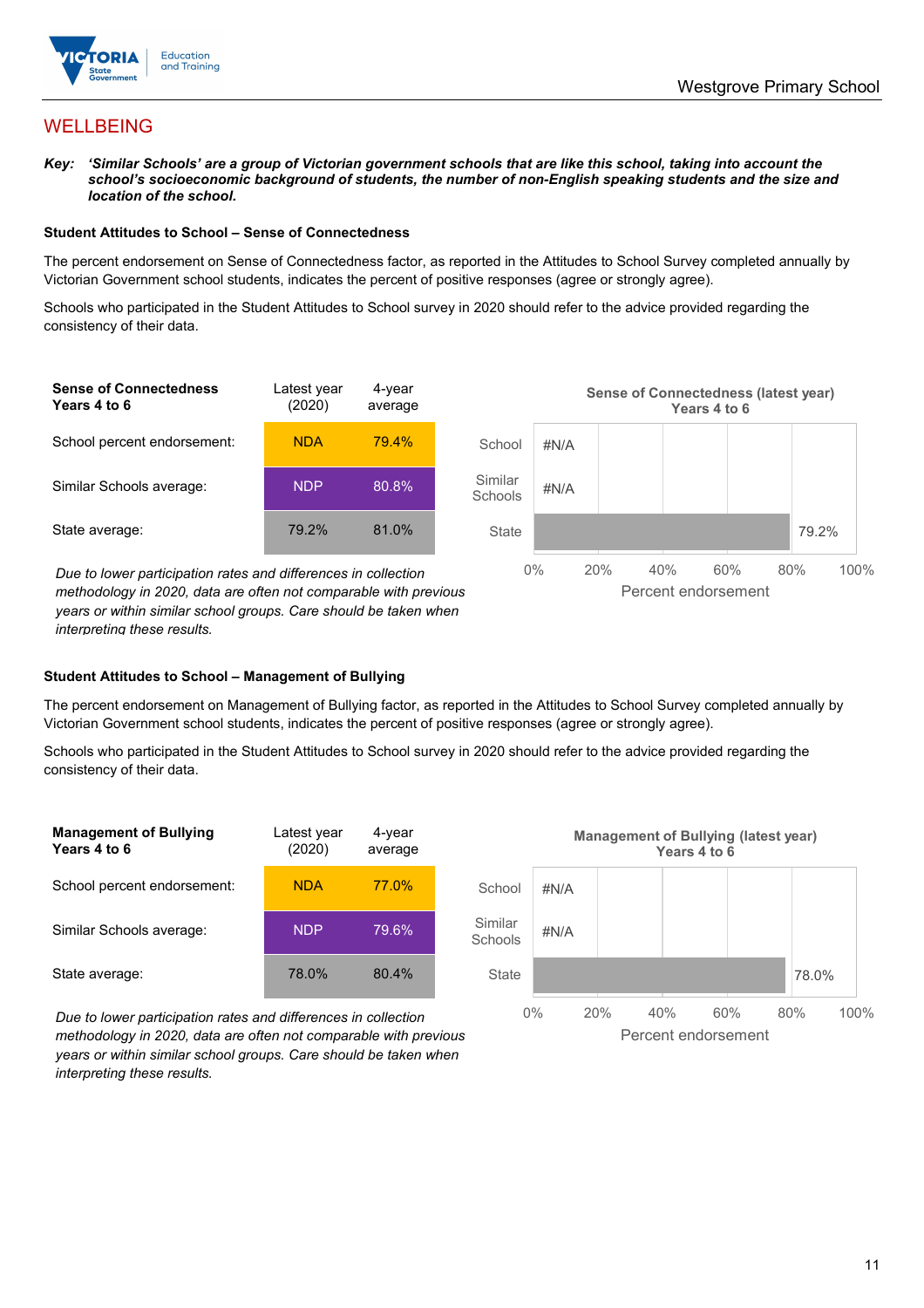

# **Financial Performance and Position**

FINANCIAL PERFORMANCE - OPERATING STATEMENT SUMMARY FOR THE YEAR ENDING 31 DECEMBER, 2020

| <b>Revenue</b>                        | <b>Actual</b> |
|---------------------------------------|---------------|
| <b>Student Resource Package</b>       | \$7,363,136   |
| <b>Government Provided DET Grants</b> | \$583,288     |
| Government Grants Commonwealth        | <b>NDA</b>    |
| <b>Government Grants State</b>        | \$1,950       |
| <b>Revenue Other</b>                  | \$81,600      |
| <b>Locally Raised Funds</b>           | \$308,203     |
| <b>Capital Grants</b>                 | <b>NDA</b>    |
| <b>Total Operating Revenue</b>        | \$8,338,178   |

| Equity <sup>1</sup>                                 | <b>Actual</b> |
|-----------------------------------------------------|---------------|
| Equity (Social Disadvantage)                        | \$800,219     |
| Equity (Catch Up)                                   | <b>NDA</b>    |
| <b>Transition Funding</b>                           | <b>NDA</b>    |
| Equity (Social Disadvantage - Extraordinary Growth) | <b>NDA</b>    |
| <b>Equity Total</b>                                 | \$800,219     |

| <b>Expenditure</b>                    | <b>Actual</b> |
|---------------------------------------|---------------|
| Student Resource Package <sup>2</sup> | \$7,252,684   |
| Adjustments                           | <b>NDA</b>    |
| <b>Books &amp; Publications</b>       | \$7,837       |
| Camps/Excursions/Activities           | \$33,918      |
| <b>Communication Costs</b>            | \$6,372       |
| Consumables                           | \$61,374      |
| Miscellaneous Expense <sup>3</sup>    | \$65,512      |
| <b>Professional Development</b>       | \$26,981      |
| Equipment/Maintenance/Hire            | \$182,554     |
| <b>Property Services</b>              | \$115,911     |
| Salaries & Allowances <sup>4</sup>    | \$40,051      |
| <b>Support Services</b>               | \$216,500     |
| Trading & Fundraising                 | \$102,015     |
| Motor Vehicle Expenses                | <b>NDA</b>    |
| Travel & Subsistence                  | <b>NDA</b>    |
| <b>Utilities</b>                      | \$105,159     |
| <b>Total Operating Expenditure</b>    | \$8,216,868   |
| <b>Net Operating Surplus/-Deficit</b> | \$121,309     |
| <b>Asset Acquisitions</b>             | <b>NDA</b>    |

(1) The equity funding reported above is a subset of the overall revenue reported by the school.

(2) Student Resource Package Expenditure figures are as of 01 Mar 2021 and are subject to change during the reconciliation process.

(3) Miscellaneous Expenses include bank charges, administration expenses, insurance and taxation charges.

(4) Salaries and Allowances refers to school-level payroll.